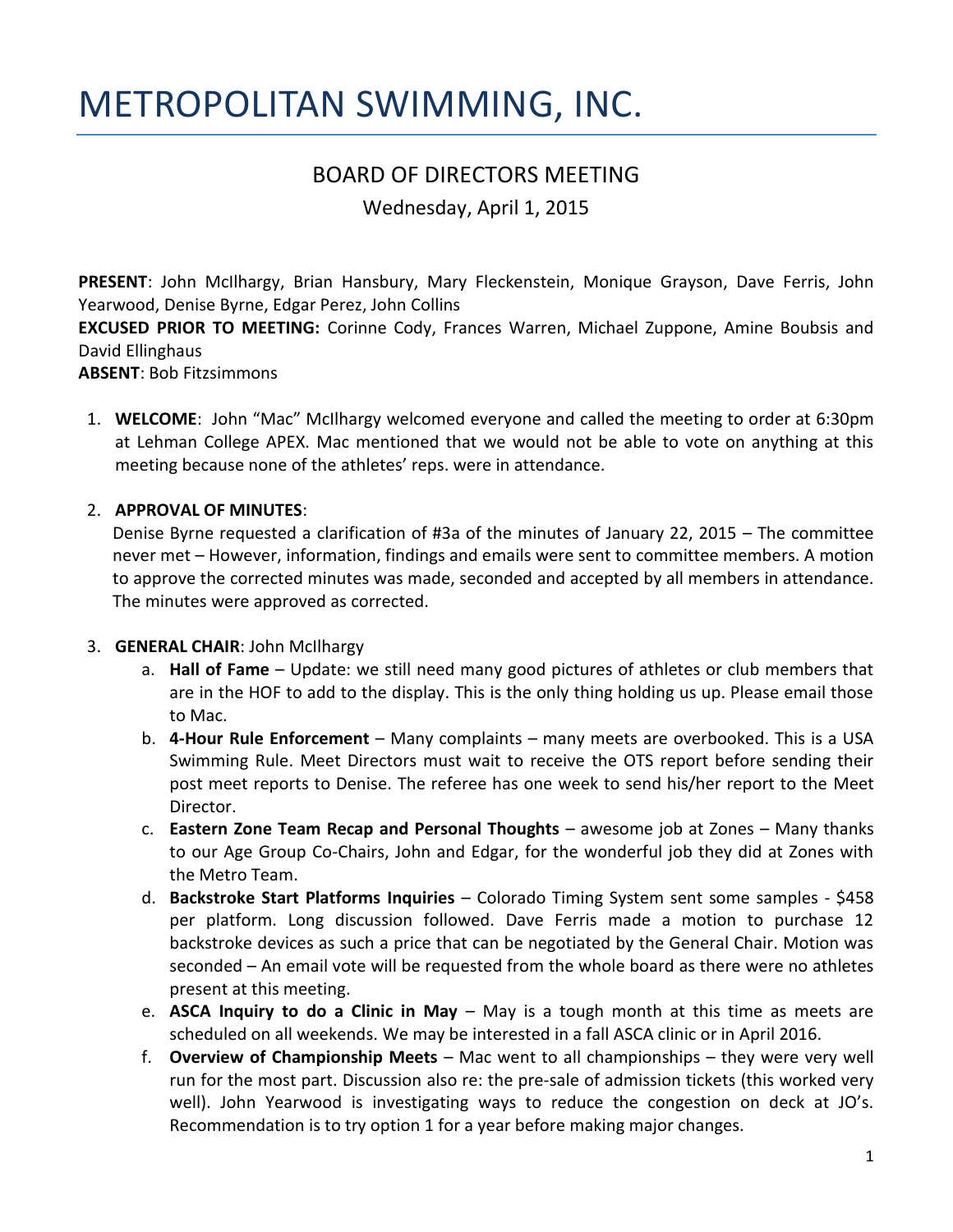Option 1 - Some suggestions are to limit the relay only swimmers (there were over 230 at JO's) and probably have time standards for the relays and/or to add a rule that at least 2 or 3 members of a relay must be entered in individual events at the meet. We could also clear up the deck space by bringing in more bleachers (try to get the County to buy them or have metro rent them for the weekend). 4 or 5 additional bleachers would be wonderful to have.

Option 2 – Move the 10-unders to the middle session (even though it was the 10&U coaches who asked for them to be swimming in the AM) and move the 15-18 meet to another weekend.

8&Under Championships – Should we split the meet into two sites and also whether we should continue with high point awards or just have Team Spirit Award as the major award. Brian Hansbury made a motion to remove scoring and individual high point awards at the 8- Under Championships and only keep the Team Spirit Award – Edgar Perez seconded the motion – the board will vote on this through email. The 8&Under Championship could be renamed "8&Under Team Spirit Meet". Another solution would be to split the meet into 2 or 3 sites (like Silver and Bronze). Brian will write something about this.

### 4. **ADMINISTRATIVE VICE CHAIR**: Denise Byrne

- a. Club Achievement is completed. Five teams submitted LIAC, MAKO, COND, WEST and LGAC – Total Award is \$9,700.00 – Suggestion that the Club Achievement Information should be emailed to all Metro Clubs. It would also be better to submit it in the fall, after the USA Swimming Top 10 List is final.
- b. All SCY Meet Surcharges have been billed as of April 1, 2015
- c. Fines many clubs neglect to send their paperwork with their checks. Many clubs have gone over the 4-hours session rule and will be fined. Need to add a line on the reports for credit card information for clubs to pay their surcharges. Maybe prepare an Adobe form available online.
- d. The Officials Committee met to discuss some of the issues and some solutions especially where MD, AO's and REF's are being listed in meet information packets for meets on the same weekends and did not show up and meets ran without a Referee. Officials Chairs and Area Chairs must get together and talk about problems at meets.
- e. Amanda Lister (AGUA) will be an assistant to the NY City Area Chair.
- f. ZQ 2016 will be a N2 observed meet which Steven Kessler is authorized to perform. Both Senior Mets meets will continue being observed. This will offer our officials more opportunities to be certified at these levels.
- g. Denise, Mary and Monique will work on the P&P Manual to try to bring it up-to-date ASAP.
- h. Meet Safety with reference to Safe Sport Officials, Meet Marshals, MD's and AO's are better educated and are more willing to file a report online.
- i. Personnel Committee Recommendations terms of employment, office hours, vacations, sick time, benefits, develop an employee handbook.
- j. Disability: Devin Marrero, of Silver Streaks, traveled to Toronto and swam in the CAN-AM Para-Swimming Championships this past March. He is now certified internationally and has already participated in several events. Gay Silverman thanked Denise for helping in this process.

### 5. **FINANCE CHAIR/TREASURER REPORT**: Bob Fitzsimmons/Corinne Cody

a. Neither Bob nor Corinne was present at the meeting.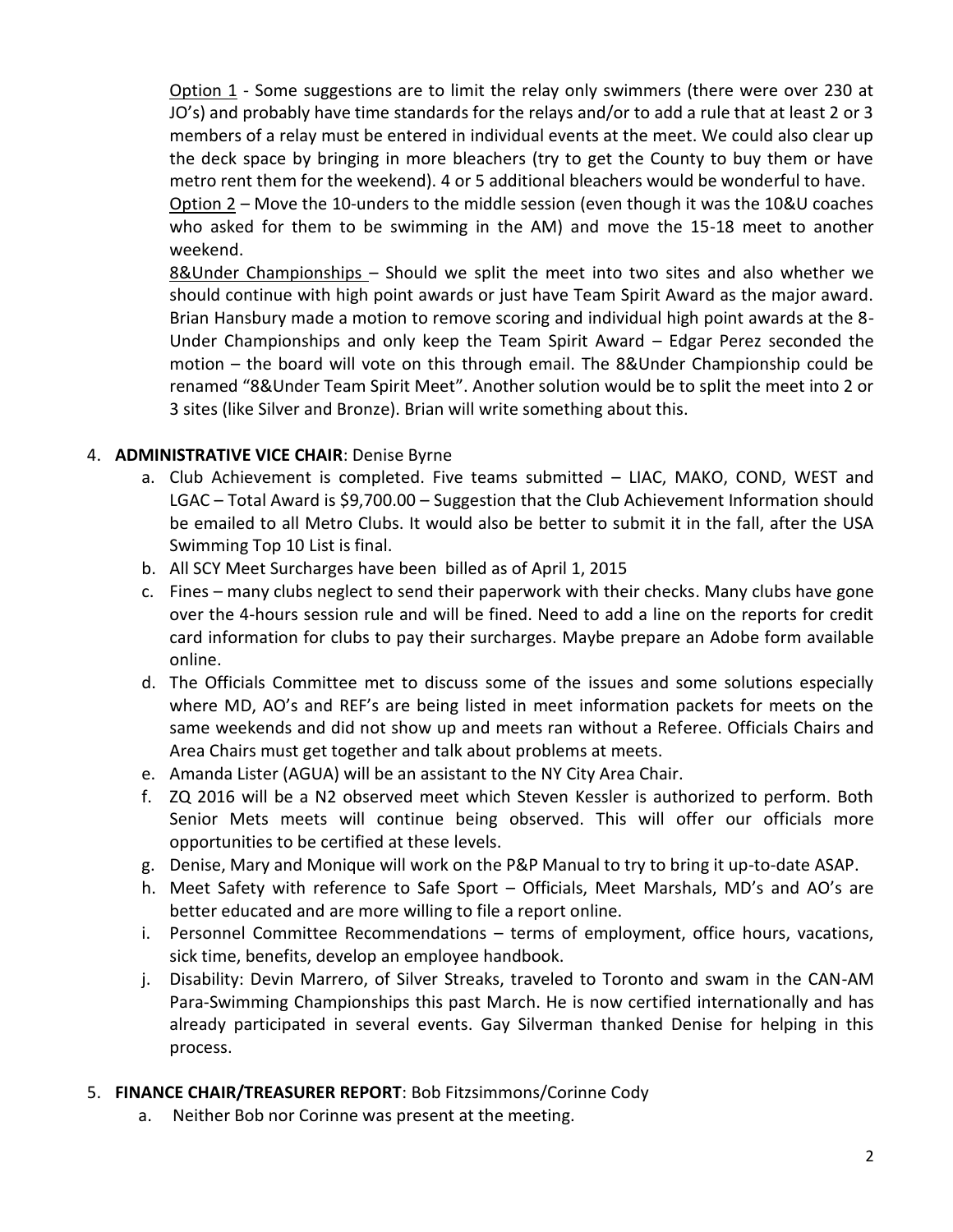- b. A tentative Quad Budget was available it still needs some adjusting to present break even budgets – still lots of red ink after this fiscal year.
- c. Tax return and 8/31/2014 financial statement have been submitted to USA Swimming. Still need results audited.
- d. Budget to actual through March  $31<sup>st</sup>$  was also available.
- e. The March championship meets travel requests are coming in will work on those after Tax season - 4/15/2015
- 6. **SENIOR CHAIRS**: Dave Ferris and John Collins
	- a. Senior Mets suggestions:
		- 1. Secure a better facility (NCAC) more spectator space is needed in the stands (not enough at Lehman) and better blocks (need bigger and not shaky)
		- 2. Run winter 2016 meet LCM/LCM (not SCY/LCM) as it is Olympic year.
		- 3. Dates recommendation to start on Wednesday night and end the meet on Saturday instead of Sunday – like it is scheduled in many USA Swimming championships meets. – This may be a problem for kids that have school during President Week.
		- 4. Score 3 heats and leave the  $3^{rd}$  heat as 18-under only. No changes with the  $4^{th}$ heat for 50s and 100s.
		- 5. Possibility of running non Olympic events on the first day (1500 women and 800 men) and Olympic events on the  $4<sup>th</sup>$  day of the meet (800 women and 1500 men) or vice versa. This would balance the meet a bit better. Also maybe start earlier on the first day.
	- b. Dave Ferris will make a presentation about these proposals for the HOD.
- 7. **AGE GROUP CHAIRS**: John Yearwood and Edgar Perez
	- a. Edgar & John Zones was a great meet no accidents everything went smoothly and could not have asked for a better job from the coaches. Nike tech suits were a big plus and equipment was great. **Many thanks to Hobie Swim which was awesome**!
	- b. John can a team mandate to have timers from other teams to work at a regular swim meet? If they need visiting parents to help time at a meet, shouldn't it be written in the meet announcement? What is the Metro rule in P&P Manual? If parents need to pay for admission, should they also have to time? Other LSC's request timers from each team attending their meets.
	- c. We should not have to pay officials either for working at our meets! Some areas in Metro still pay their officials! We also need to have all the Metro Area Chairs to keep on promoting the other officials so that they can move up the ranks, from S&T to Starter to Referee. And we also need every team to train some of their parents to become officials! Officials need to volunteer to do training and help other officials move up the ranks! What can Metro do to promote getting the teams to train some of their parents to become officials? It's about a 5 years process which needs to start with the older swimmers' parents to pave the way to the younger swimmers parents!

### 8. **OFFICE MANAGER**: Mary Fleckenstein

a. As of March 31, 2015, we have 10,418 athletes, 83 Clubs, 261 officials, 592 coaches, and 159 "others". Total of 11,389 registered members.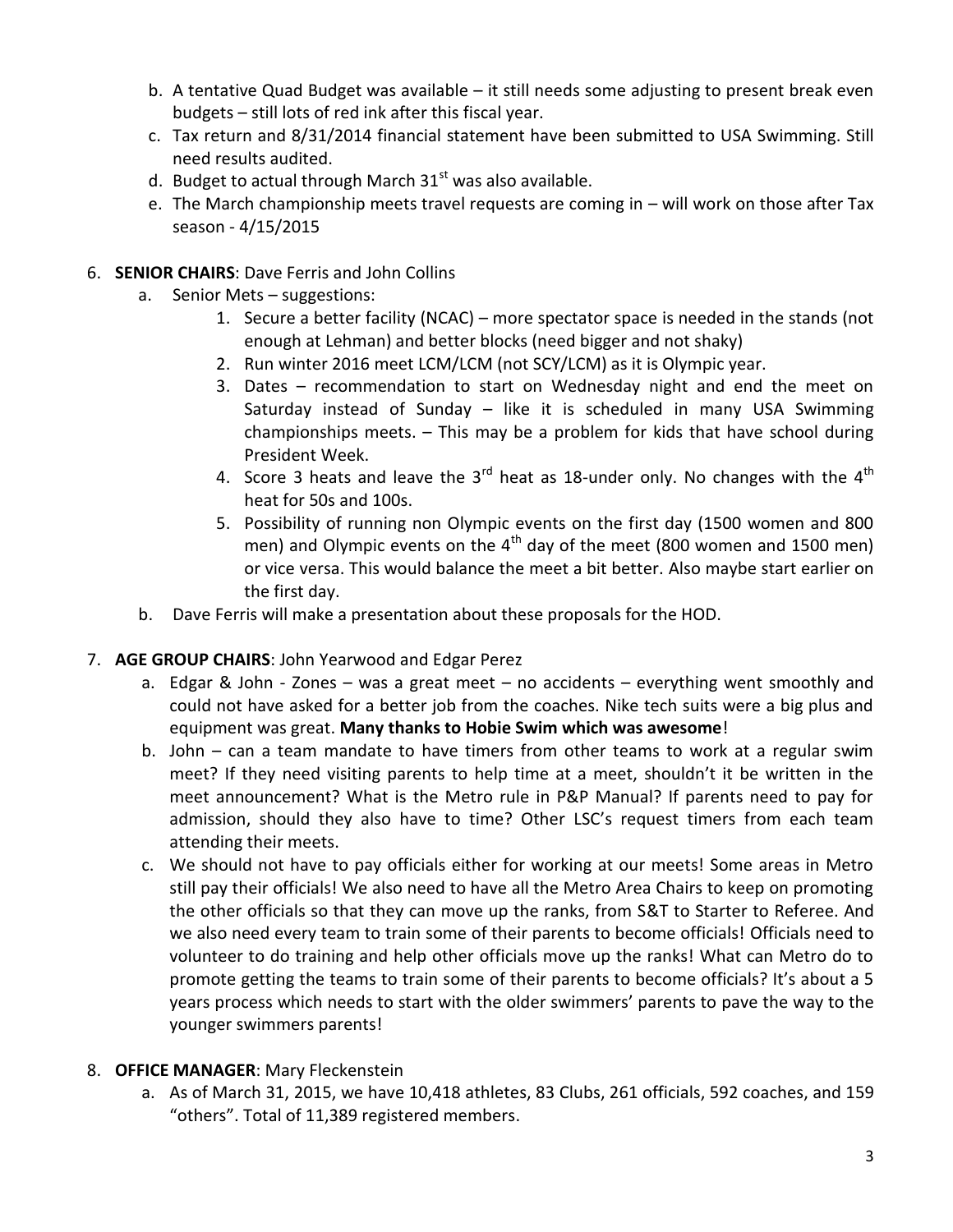- b. Coaches still not getting their certifications in on time. They receive an email generated by USA Swimming reminding them they have 30 days. Many calls and emails the day/night before a meet.
- c. Officials/Meet Directors not checking credentials on deck. Coaches with expired certifications are too often allowed on deck. Referees and meet directors are not allowed to accept an updated certification if the coaches card is expired. The coach must submit to the office and certification must be entered in the database. DECK PASS is live  $-$  if it is not on deck pass, it has not been entered. Coaches can also print a temporary card from deck pass. There are no excuses for coaches not to have proof of membership and certification. This is a huge liability! Could we have credential passes or bracelets for registered coaches at meets? Or a picture on the registration card so coaches can't switch credentials?
- d. Reminder that Coaches Safety Training online certificate must be submitted with a current approved lifeguard certificate or a skills test sheet. Info is on the web site. Red Cross changed how to get to STSC – info has been posted on web site.
- e. Registration and hotel arrangements have been made for the Eastern Zone Meeting a couple flights have been made – waiting on info from a few. Meeting in Virginia Beach is May 8-10, 2015
- f. Website has had no major issues. Peter has done a great job getting things posted in a timely manner.
- g. There are currently 24 long course meets, plus JO's and Senior Mets there are 3 Open Water swims scheduled for this season.
- h. Please verify correct information on the BOD page so that we can update it after the May meeting at the latest.
- i. Apprentice officials many calls on this apprentice officials not clear on process they sent in an apprentice application - which is not a registration – after 60 days they are supposed to fill out non-athlete registration form and register. Many have waited past the 60 days. They are not registered until this is done. We need to think of a way to recognize who is and is not an apprentice.
- j. Official's Cards the USA Swimming registration committee is proposing to eliminate membership cards for officials – Mary reported this last September, but now it is coming through. Officials will need to print membership cards from the OTS.

### 9. **SAFE SPORT/SAFETY**: Brian Hansbury

- a. Deck Changing Rules Swimmers are not allowed to "deck change" they must do this in the locker rooms or designated areas. If a coach, or swimmer, sees an infraction to this rule, they must take it up to the referee and then to the LSC. This is a big problem.
- b. Need to go to the meet directors and/or meet referees to let them know of infractions. Female swimmers just can't change from a bikini top to their formal race suit while on deck! It has to be done in the locker room or designated area. This info needs to be sent to all meet directors!

### 10. **NEW BUSINESS**:

a. Elections are up at the May HOD meeting – we need volunteers for the following positions: Age Group; Treasurer; Safety Chair; Technical Planning Chair; Nominations must be emailed to the Metro Office by May  $1<sup>st</sup>$  2015